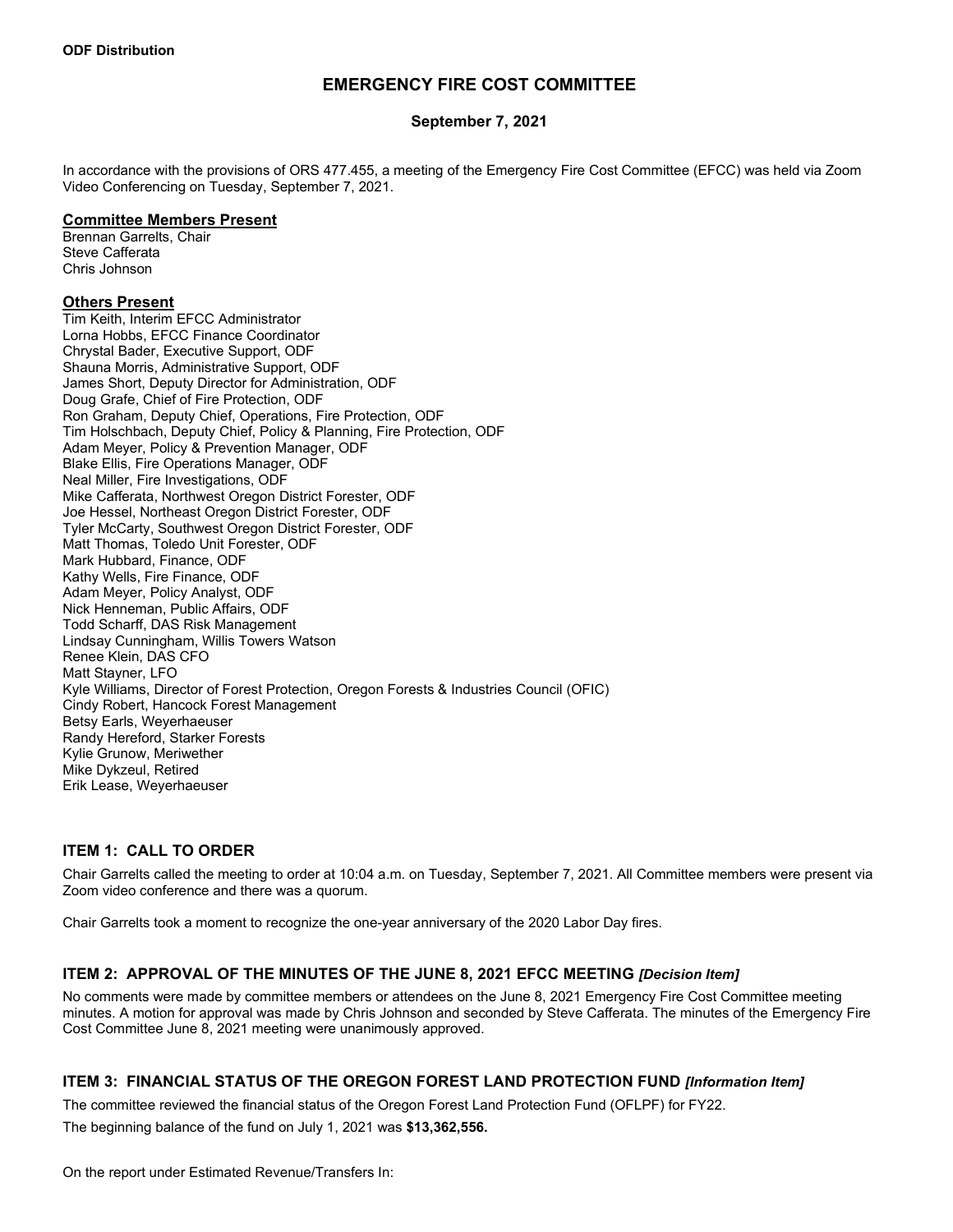- Item #1: Estimated total assessments for FY22 are based on 2021 direct bill and county receivables, totaling \$8,910,202. These amounts will be adjusted in November when acreage numbers are updated.
- Item #2: Harvest Tax revenues are estimated at \$2,266,825. This is an increase from last year's estimate of \$1.8M.
- Item #3: Estimated interest earned for FY22 is \$54,725. The earnings interest rate has steadily gone down since the beginning of FY 21 – from 1% in July 2020 to the current rate of 0.55%.
- Item #4: Estimated adjustment for overpayment of FY21 operating expenses at \$6,400.

The estimated total for Estimated Revenues/Transfers In is **\$11,238,153**.

On the report under Expenditures/Transfers Out:

- Item #1: FY22 Payroll and Operating Expenses are estimated at \$185,000.
- Item #2: The Oregon Forest Land Protection Fund's contribution to the insurance premium for fire season 2021 will be \$318,000. The Department of Administrative Services has paid the premiums; however, the Oregon Department of Forestry is waiting for budget appropriation to reimburse DAS for the payments.
- Item #3: The Fund's contribution to the insurance premium for fire season 2022 is estimated at #315,000.
- Item #4: Severity costs for fire season 2021 are estimated at \$3 million. Current severity costs are at \$6,481,088. Three-fifths is almost \$3.9 million – over the cap of \$3 million.

Total estimated Expenditures/Transfers Out for FY21 to date is **\$8,776,529**

For the 2021 fire season draft claims, the net amount for FY22 claims is currently estimated at \$46.18 million. Emergency fire claim advances are estimated at the \$10 million cap.

Total estimated Expenditures/Transfers Out, including expenditures not yet made for the previous fiscal year total **\$13,818,000**.

#### *Estimated Fund Balance for June 30, 2022 is \$10,782,709.*

Steve asked about borrowing money from the Treasury and changing the taxes to reimburse the full amount next fire season. Tim Keith confirmed this process but noted there are another 4 to 5 years before we are in that condition.

Brennan commented that it would be worthwhile to see when that time would be, recognizing past seasons; it would be good to look at the long-term viability of the fund. Tim added that there will be revenues returning to the fund via large fire cost collection, but a majority will go back to the General Fund. Tim will work on the projection for the next meeting.

Lorna said Tina Meyer started working on some forecasting before she left, and she and Tim can pick up that work.

# **ITEM 4: PREVIOUS FISCAL CLAIMS UPDATE** *[Information Item]*

For fire season 2015 of the 8 claims, 4 have been finalized/closed and 4 claims are pending. Three of those pending claims are waiting for FEMA reimbursement and one is waiting for an invoice from the Forest Service.

For fire season 2016 of the 7 claims that year, 5 have been finalized/closed; 1 claim is ready to finalize (Western Lane) and 1 is waiting for FEMA reimbursement (SWO).

For fire season 2017 of the 10 claims, 3 have been finalized/closed. The others have outstanding costs remaining or are waiting for responsible party or FEMA reimbursement.

For fire season 2018, there were 8 claims; 2 have been finalized/closed and 1 is ready to finalize. One of the pending claims is waiting for FEMA reimbursement and has some outstanding costs to pay. The remaining claims have outstanding costs left to pay or are waiting for reimbursement of some kind.

For fire season 2019, there were only 4 claims in 2019, all of which are still pending. One is waiting for FEMA reimbursement and the others have outstanding costs.

For fire season 2020, there are 11 claims, all of which are still open pending outstanding costs and reimbursements or recoveries.

Steve asked how much is still outstanding from FEMA (estimated remaining amount to be collected). Lorna responded that for all years, there is around \$7M that will be directly reimbursed for costs paid by the OFLPF.

### **ITEM 5: WEATHER UPDATE** *[Information Item]*

Ron Graham provided the weather update for September 7, 2021 noting that the drought continues to build across the state. The significant fire potential outlook is a little relief to the far corner of southeast Oregon. The 8 to14 day outlooks are showing slightly below normal temperatures in northwest Oregon, with other parts of the state at normal levels. The precipitation outlook shows an increased chance of above normal precipitation for most of the state. There is a slight chance of thunderstorms with possible lightning in northwest Oregon with breezy winds this week into the weekend. Eastern Oregon will have a chance of thunderstorms later in the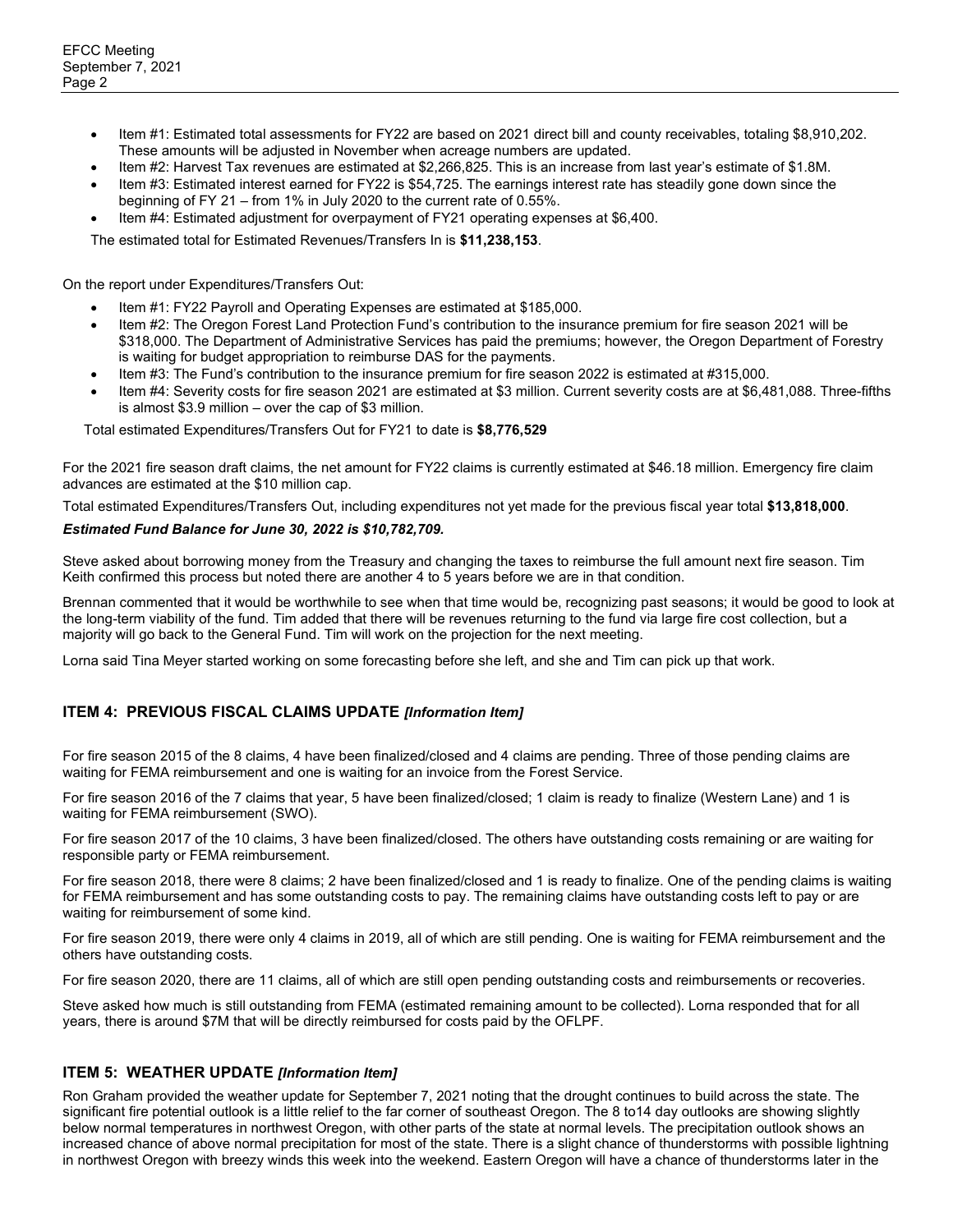week. Temperatures will be cooling to normal or below normal later in the week. There is a fire weather watch in Central Oregon District (COD) today and a red flag warning in south-central Oregon. There will be a higher significant fire potential along the southern Oregon coast and more in the Klamath area later in the week.

## **ITEM 6: UPDATE ON STATUS OF LARGE FIRE COST COLLECTION EFFORTS** *[Information Item]*

Neil Miller provided an overview of the status of the Large Fire Cost Collection efforts. He noted that there are eight significant fires being investigated from the 2021 fire season, as well as work ongoing on 2020 fires, particularly the Labor Day fires. He highlighted some of the changes including North Applegate Rd 9244, Haystack, Union Gap, and Carpenterville Road. For the ongoing list of payments status, a few still need to be reviewed and updated. Those under \$10k will be pursued via small claims in local courts.

For closed claims, Neil highlighted School Craft, which settled for 50%. Regarding the Squally Point fire, ODF asked the responsible party for insurance documents to support the lack of negligence claims but noted it will not be cost-effective to continue to seek reimbursement. For the Hwy 20, MP 30 fire, ODF received full reimbursement; and for Rattle Tank, assets were nonexistent and the case subsequently closed.

Jeff Bonebrake is continuing to work with ODF on contract through December 2021, and potentially longer on some of the major fires that he was working on when he retired.

For investigations in progress, some are getting closer to being closed but most still have negotiations and documents to be acquired by ODF and Department of Justice (DOJ). Brennan asked how resources are being prioritized to clear up some of the older outstanding fires. Neil replied that Jeff Bonebrake is still working on those. Neil is prioritizing by costs for the time being. He is trying to get every fire cost collected as expeditiously as possible.

Steve asked if power companies are resisting investigation of the 2020 Labor Day Fires. Neil replied that good discussions are occurring with power companies but many of the documents they have provided are lengthy and reviewing them is taking a lot of time. However, the Hwy 20 MP 30 fire which is listed as paid was a utility-caused fire.

Steve also asked about long-term cost recovery – fires dating back as far as 2001. Neil replied that many of the older fires' responsible parties have been making payments. Where payments are not being made, some have statutes of limitations and are unavailable for collection; others may involve juveniles, and in some cases the suspected responsible parties have pleaded the Fifth Amendment. These are some of the fire cost cases that are being re-examined to ensure that cost collection efforts are still ongoing or if not, should the case(s) be closed.

# **ITEM 7: INSURANCE POLICY UPDATE – NEXT STEPS** *[Information Item]*

Todd Scharff and Lindsay Cunningham (via phone) provided a brief overview noting two main updates to the insurance policy - current year policy and policy renewal.

For the current fire season, ultimate net costs rose quickly and flattened out at \$50M. When costs started escalating, they started conversations with underwriters to keep them updated on the status of a potential claim. Costs have recently exceeded the \$50M retention threshold and with the help of Willis Towers Watson, a claim has been made with the underwriters involved in the policy. At this point in time, net costs (large fires, after cost share agreements and anticipated FEMA reimbursements) are \$58M. Underwriters have assigned claim adjustment to Crawford – Trevor Arnold will be the lead adjuster; and Baker Tilly (forensic accountants) – Katharyn Thompson will be the lead accountant. Trevor mentored with David Logan, the previous adjuster that worked the 2013 and 2014 fire season claims. Tim Keith and other ODF folks who are knowledgeable about prior year claims are also involved and a meeting has been scheduled with ODF, EFCC, DAS Risk and Crawford for September 14. Timing on the final numbers will determine when auditing can start. Investments (detection, infrared) made played a large role in keeping costs at \$58M this year.

There will be a need to look at adjusting the overall program. Long term partnerships will adjust things for us – how do we present to them is key - always reminding underwriters that they do not insure land, economic loss, structures, but instead insure firefighting net expenses. Todd expects to receive terms, but it will be a strategic process with a market approach.

### **ITEM 8: AGENCY / FIRE DIVISION REPORT** *[Information Items / Possible Decision]*

#### • **State Forester / Board of Forestry Update**

Acting State Forester Nancy Hirsch thanked the Committee for their work and provided an update on the outcome of the Legislative Session, noting that ODF received the largest overall investment in their budget to date – 26% increase overall; with 189 positions added, some of which will be seasonal. While there is new money and new personnel, ODF will not be able to hit the ground running. It will take some time to fill all those positions and access the funds allocated to the agency by the Legislature. She looks forward to continuing to build capacity to provide a better, more sustainable future. Nancy then discussed the budget summary for the 21-23 biennium and offered a handout if the committee had not yet received one. Regarding the Board of Forestry, they have been operating as a Board of six members – one short – however, last week the Governor announced the appointment of a seventh Board member, Liz Agpaoa. Liz's background includes a career with the US Forest Service. Confirmation of her appointment will occur during the upcoming September Legislative Days on September 22. Nancy also provided an update on the continuing recruitment for the next State Forester. The recruitment closes September 15 and then the Board of Forestry will be going through the normal process of scoring, interviewing, etc.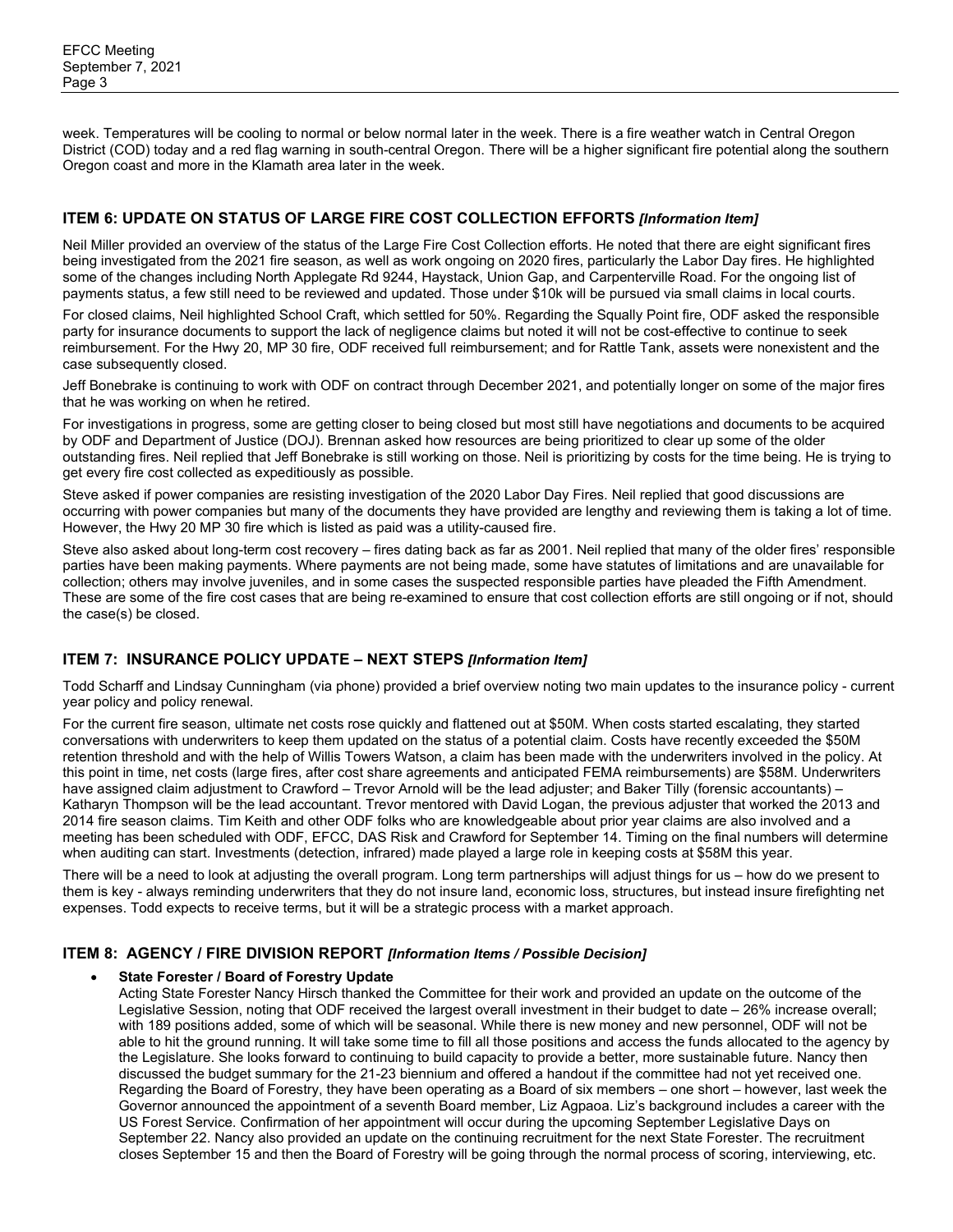After that process, there will be an employee panel and a stakeholder forum with a final selection to be made towards the end of October.

#### • **Ongoing Fire Policy Updates**

Doug Grafe provided more specific details on the significant investments in the fire protection system. This involves the policy section which has been as busy as the operations section. There is a fundamental change of priorities to advance policies necessary to mitigate the catastrophic risk of wildfire. Tim Holschbach's current workload has revolved around the required implementation of three rules advisory committees (RAC). The first committee is defining and mapping the Wildland Urban Interface (WUI). ODF was given a 100-day timeline and the agency is currently on pace to meet the timeline in partnership with the Board of Forestry and under the guidance of the RAC. The second RAC is risk classification, which is also currently underway. The two RACs will come together within a year to ensure the state has clear intent in law to have a completed wildfire risk map and identification of wildfire risk. The third RAC is the prescribed fire program. This RAC will be supported by additional capacity received in the budget to advance and promote prescribed fire across boundaries to mitigate the risk of catastrophic wildfire. All three RACs are under the authority of the BOF to adopt administrative rules enabled by the passage of SB 762 in the last Legislative session. Beyond the three RACs, additional capacity has been added to the severity program and firefighting response. ODF's aviation capacity doubled with an additional \$5M investment that added a large nextgeneration air tanker – this air tanker was used heavily this fire season. Also added was fire line leadership and seasonal firefighters. A key investment was an offset of \$15M to subsidize rates for landowners. Implementation of this will occur as budgets are developed in January 2022. Another key investment was made in the establishment of a statewide baseline protection standard for ODF and the Oregon State Fire Marshal (OSFM). The department also received three additional positions to assist rangeland protection associations to expand protection into wheat country. Currently, there are gaps in these under-protected lands. The final program investment is advancing ODF's detection camera system with a target of 30 additional sites. This \$2.5M investment will get half of those detection camera sites set up in year one and will take the entire biennium to complete.

#### • **Fire Season Update**

Ron Graham provided a PowerPoint presentation on the 2021 fire season noting that the region has been at a Preparedness Level (PL) 5 (highest) for 56 days, which exceeds the 2017 fire season record. For much of the season, the Pacific northwest geographic area had hundreds of UTF resource orders (unable to fill). However, the region is starting to see some relief but there are still five large active incidents in Oregon and Washington. The department had good cooperation with the Oregon Department of Transportation. This resulted in visual reader signs warning of extreme fire danger. ODF also partnered with Keep Oregon Green (KOG), PNWCG (Pacific Northwest Coordination Group), and OSFM to utilize every way possible to ask the public to be cautious. ODF incident management teams (IMT's) deployed 7 times for a total of 92 days. All teams are home now and resting, awaiting future deployments. Currently, there are no large incidents on the landscape with ODFprotection. This fire season, there were 11 positive COVID cases on incidents where ODF IMT's were deployed and engaged. This is an excellent record given the increased risk of COVID exposure. Ron highlighted the success story of the new Fire Boss single engine airtankers provided from the E-Board funding; they were stationed in The Dalles. This fire season, ODF kept 94% of all fires at 10 acres or less; over 193,000 acres burned on ODF-protection. The 10-year average to date is 73,000 acres burned. This year, ODF is above the 10-year average for number of fires and 1.4 times the number of human-caused fires.

Steve Cafferata asked, looking ahead, how Ron feels about the potential of USFS fires on the landscape burning onto private lands if an east wind event were to occur. Ron replied that ODF is heavily engaged with all parties and the federal teams welcome the assistance and coordination. He noted that if there is an east wind event like last year, all bets are off. However, that is not expected this year.

### **ITEM 9: EFCC ADMINISTRATOR REPORT** *[Information Item]*

Tim Keith provided the EFCC Administrator report, noting successful fire stops on several districts and highlighted Coos Forest Protective Association and Southwest Oregon recent fire stops. He reported that fire line repair on the Bootleg fire will be commencing soon. Finally, he noted that Douglas Forest Protective Association will not be incurring any additional large fire costs on the Devil's Knob complex other than their own staff as the threat to private land is nearly eliminated. They were successful in keeping fire costs low on that complex.

Tim reported that tomorrow's Board of Forestry meeting will include a consent agenda item for the appointment of Erik Lease to replace Ken Cummings on the EFCC. Erik is the Director of Silviculture and Regeneration with Weyerhaeuser. He has been there since 2012. Erik is enthusiastic about joining the committee and brings several strengths to the Committee.

# **ITEM 10: PUBLIC COMMENT / GOOD OF THE ORDER**

Chris Johnson offered a heartfelt thanks to ODF and forest protective associations given the severity of the 2021 fire season. Steve Cafferata echoed Chris' comments and said he hoped for rain soon.